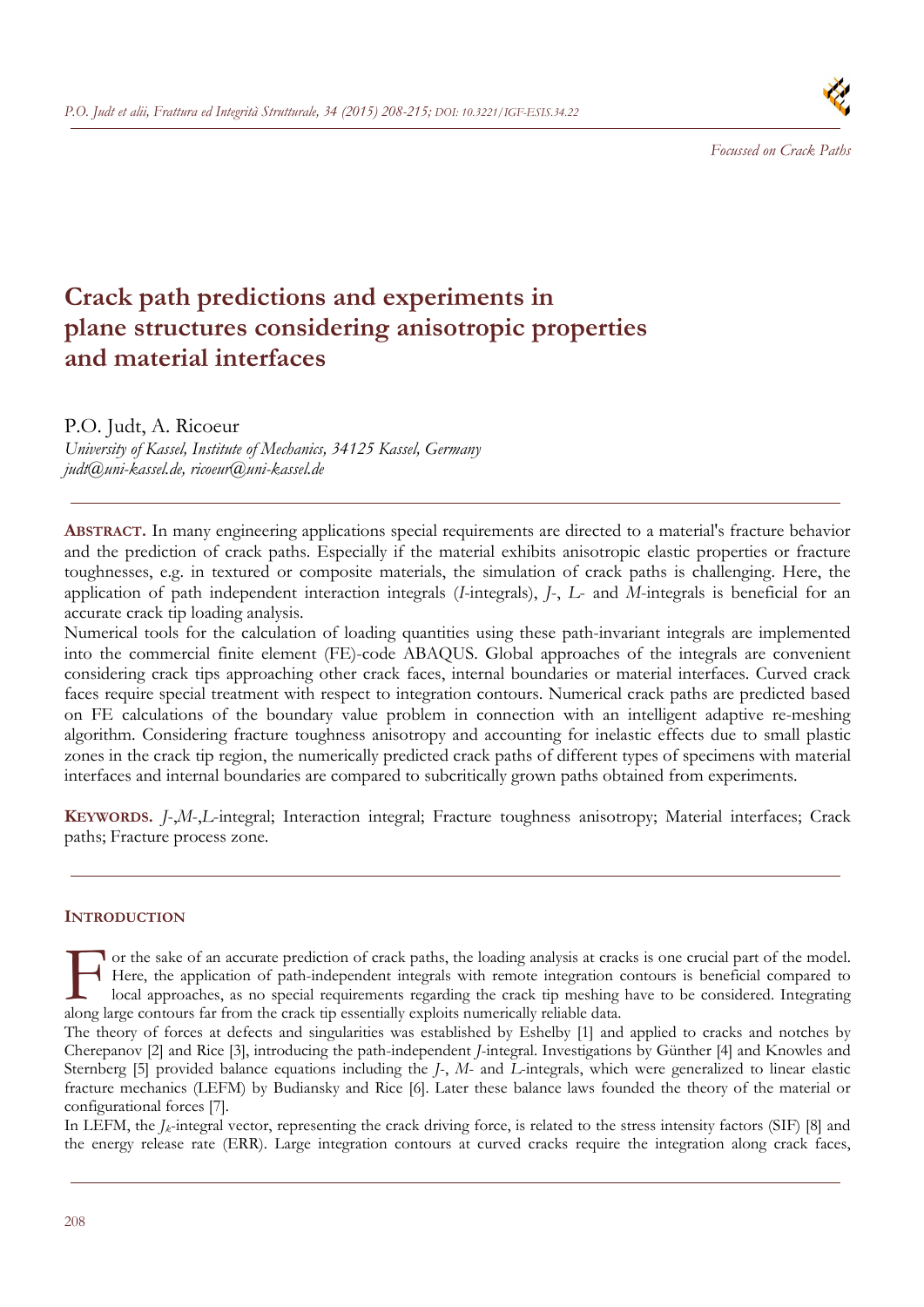providing numerically inaccurate values approaching the crack tip, finally leading to large deviations in *J*2. Improvements for an accurate calculation of *J*2 have been presented by Eischen [9] and Judt and Ricoeur [10].

The interaction integral or *I*-integral is another conservation integral of the *J*-integral type [11]. Here, the interaction of the physical and an auxiliary crack tip loading is used for the direct calculation of SIF. In general, auxiliary fields are obtained from the asymptotic near tip solution for stresses and displacements. Considering curved cracks, the jump of the auxiliary fields represents the straight auxiliary crack, introducing another strong discontinuity.

Calculating the global *I*-integral, path-independence is maintained considering the integration along both physical and auxiliary crack faces [12]. Due to the fact that the auxiliary fields may be chosen arbitrarily, just satisfying balance, constitutive and kinematic laws, the *I*-integral can be applied to elegant analyzing multiple cracks systems [13].

The *M*- and *L*-integrals are akin to the *J*-integral and, in terms of the concept of material forces, represent the scalar moment and vector moment induced by the crack driving force. Especially if multiple defects are considered, these integrals provide a distinction between the crack driving force and other material forces [14]. In the paper this concept is adopted for a separation of the crack driving force and the forces acting in the plastic deformation.

For an accurate calculation of crack paths, the anisotropic elastic and fracture mechanical properties must also be considered in the model. The elastic anisotropy is related to the crack tip loading analysis [15], whereas the fracture toughness anisotropy requires an extended theory for determining the crack deflection angle [16].

Material interfaces and internal boundaries represent inhomogeneities in the material space, thus producing configurational forces along these boundaries. To obtain the crack driving force, the integration along these boundaries is necessary, providing path-independence. This paper presents a numerical model for the accurate loading analysis and crack path prediction considering anisotropic properties and material interfaces. Calculated crack paths are presented and compared to those obtained from crack growth experiments.

## **THEORY OF PATH-INDEPENDENT INTEGRALS**

The Lagrangian density of a system exhibiting a potential *U* is defined as  $\mathcal{L} = T - U$ , with *T* being the kinetic density. The balance laws in the configurational space are derived from applying the **gradient**, **divergence** and **curl** operator to the Lagrangian  $\mathcal{L}$  and the Lagrangian moment  $\mathcal{L}x_k$  [17]. Assuming quasi-static conditions, material isotropy and homogeneity, thus neglecting an explicit dependence of  $\mathcal L$  on the location  $x_k$ , the balance laws read The de

$$
\text{gard}\left(\mathcal{L}\right) \to \left[U\delta_{kj} - \sigma_{ij} u_{i,k}\right]_{,j} = Q_{kj,j} = 0\tag{1}
$$

$$
\operatorname{div}\left(\mathcal{L}\mathbf{x}\right) \to \left[\mathcal{Q}_{kj} x_k + \left(1 - \frac{m}{2}\right) \sigma_{ij} u_i\right]_{,j} = \mathcal{Q}_{kj,j} x_k = 0,\tag{2}
$$

$$
\operatorname{curl}(\mathcal{L}\mathbf{x}) \to \epsilon_{\min} \Big[ \mathcal{Q}_{kj} \, x_n + \sigma_{kj} \, u_n \Big]_{,j} = \epsilon_{\min} \mathcal{Q}_{kj,j} \, x_n = 0, \tag{3}
$$

with  $Q_{kj}$  being Eshelby's energy-momentum tensor,  $\delta_{kj}$  Kronecker's identity tensor,  $\epsilon_{mkn}$  the Levi-Civita symbol,  $\sigma_{ij}$  the stress tensor,  $u_i$  the displacements and  $m = 2$  in two-dimensional and  $m = 3$  in three-dimensional space. Eqs. (1) - (3) represent balance equations in a defect-free material. Applying these laws to boundary value problems including a crack, the integrals of a domain *V* provide finite values and are denoted as *Jk*-, *M*- and *Lm*-integrals. Considering plane problems, i.e.  $m = 2$ , and  $L = L<sub>3</sub>$  in the following, the integrals are transformed with Gauss' theorem into line integrals, surrounding the defect or the crack tip, see Fig. 1(a), now reading

$$
J_k = \lim_{\epsilon \to 0} \int_{\Gamma_{\epsilon}} Q_{kj} n_j \, \mathrm{d}s,\tag{4}
$$

$$
M = \lim_{\epsilon \to 0} \int_{\Gamma_{\epsilon}} (\mathcal{Q}_{\xi} \times_{k}) n_{j} \, \mathrm{d}s = \lim_{\epsilon \to 0} \int_{\Gamma_{\epsilon}} \mathcal{Q}_{\xi} n_{j} \, \mathrm{d}s \times_{k} = J_{k} \times_{k}, \tag{5}
$$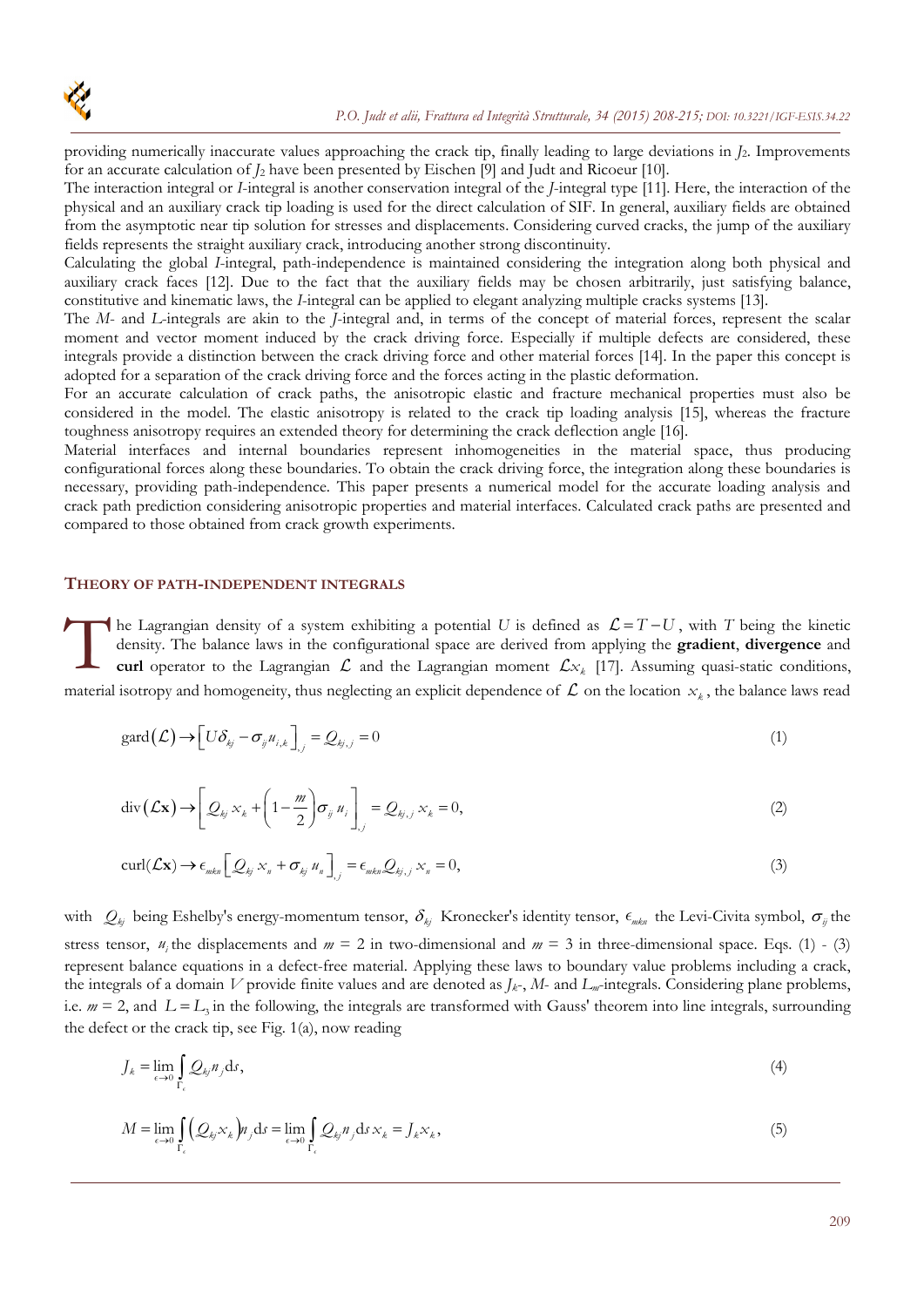$$
L = \lim_{\epsilon \to 0} \int_{\Gamma_{\epsilon}} \epsilon_{k n} \left( Q_{kj} x_{n} + \sigma_{kj} u_{n} \right) n_{j} \, \mathrm{d}s = \epsilon_{k n} \lim_{\epsilon \to 0} \int_{\Gamma_{\epsilon}} Q_{kj} n_{j} \, \mathrm{d}s \, x_{n} = \epsilon_{k n} J_{k} x_{n}, \tag{6}
$$

if the contour  $\Gamma_{\epsilon}$  is shrunk to the crack tip. A reduced notation  $\epsilon_{3kn} = \epsilon_{kn}$  is introduced for the Levi-Civita symbol. Applying finite integration contours and considering curved cracks and mixed-mode loading, integration along the crack faces is required to provide path-independence. Special treatment is necessary for the accurate calculation of *J*2 and *L*. Here, numerical inaccuracies are adjusted, e.g. extrapolating the non-singular part of tangential stresses on the crack faces towards the crack tip [10].



Figure 1: Integration contours, for path-independent  $J_k$ -,  $M$ -,  $L$  and  $I_k$ -integrals, considering physical ( $\Gamma_n$ ) and auxiliary ( $\Gamma_s$ ) crack faces and a material interface ( $\Gamma_i$ ).

The *M*- and *L*-integrals depend on the origin of the global coordinate system  $\vec{e}_k$ . From Eqs. (5) and (6) and from Fig. 1(a) it becomes clear that if the global coordinate system coincides with the crack tip coordinate system  $\vec{e}_k^{(i)}$ , *M*- and *L*integrals vanish as  $x_k^{\epsilon} \to 0$ . Otherwise, if the vector  $x_k^0$  is pointing from the origin of the global frame to the crack tip and thus  $x_k = x_k^0 + x_k^{\epsilon}$ , *M*- and *L*-integrals are finite and represent the scalar and vector moments induced by the crack driving force *J<sub>k</sub>*. This feature can be applied to the separation of crack tip loadings in two-cracks systems by a global approach, i.e. by calculating the integrals along remote contours including both crack tips [14].

The *I<sub>k</sub>*-integral represents the interaction of two loading scenarios at a crack, i.e. the physical (a) and an auxiliary (b) loading [11]. *I<sub>k</sub>* is derived by substituting the superimposed stress and displacement fields  $u_i^{(a)+(b)} = u_i^{(a)} + u_i^{(b)}$  and  $\sigma_{ij}^{(a)+(b)} = \sigma_{ij}^{(a)} + \sigma_{ij}^{(b)}$  into Eq. (4), yielding  $J_k^{(a)+(b)} = J_k^{(a)} + J_k^{(b)} + I_k$ . With the interaction energy-momentum tensor  $Q_{kj}^{(a/b)}$ the *Ik*-integral reads

$$
I_k = \lim_{\epsilon \to 0} \int_{\Gamma_{\epsilon}} \left[ \frac{1}{2} \left( \sigma_{mn}^{(a)} \varepsilon_{mn}^{(b)} + \sigma_{mn}^{(b)} \varepsilon_{mn}^{(a)} \right) \delta_{kj} - \left( \sigma_{ij}^{(a)} u_{i,k}^{(b)} + \sigma_{ij}^{(b)} u_{i,k}^{(a)} \right) \right] n_j \, \mathrm{d}s = \lim_{\epsilon \to 0} \int_{\Gamma_{\epsilon}} Q_{kj}^{(a/b)} n_j \, \mathrm{d}s. \tag{7}
$$

Applying finite integration contours, the integration along both the physical ( $\Gamma_p$ ) and the auxiliary ( $\Gamma_a$ ) crack faces is required to provide path-independence [12]. If material interfaces are considered, e.g.  $\Gamma_i$  between material A and B in Fig. 1(b), integration along the interfaces is required in Eqs. (4) - (7) for the sake of path-independence. *Jk*- and *Ik*-integrals accounting for crack face and interface integrals read

$$
J_k = \int_{\Gamma_0} Q_{kj} n_j \mathrm{d}s + \int_{\Gamma_p} \left[ \left[ Q_{kj} \right] \right]_{-}^{+} n_j \mathrm{d}s + \int_{\Gamma_i} \left[ \left[ Q_{kj} \right] \right]_{\mathrm{B}}^{A} n_j \mathrm{d}s, \tag{8}
$$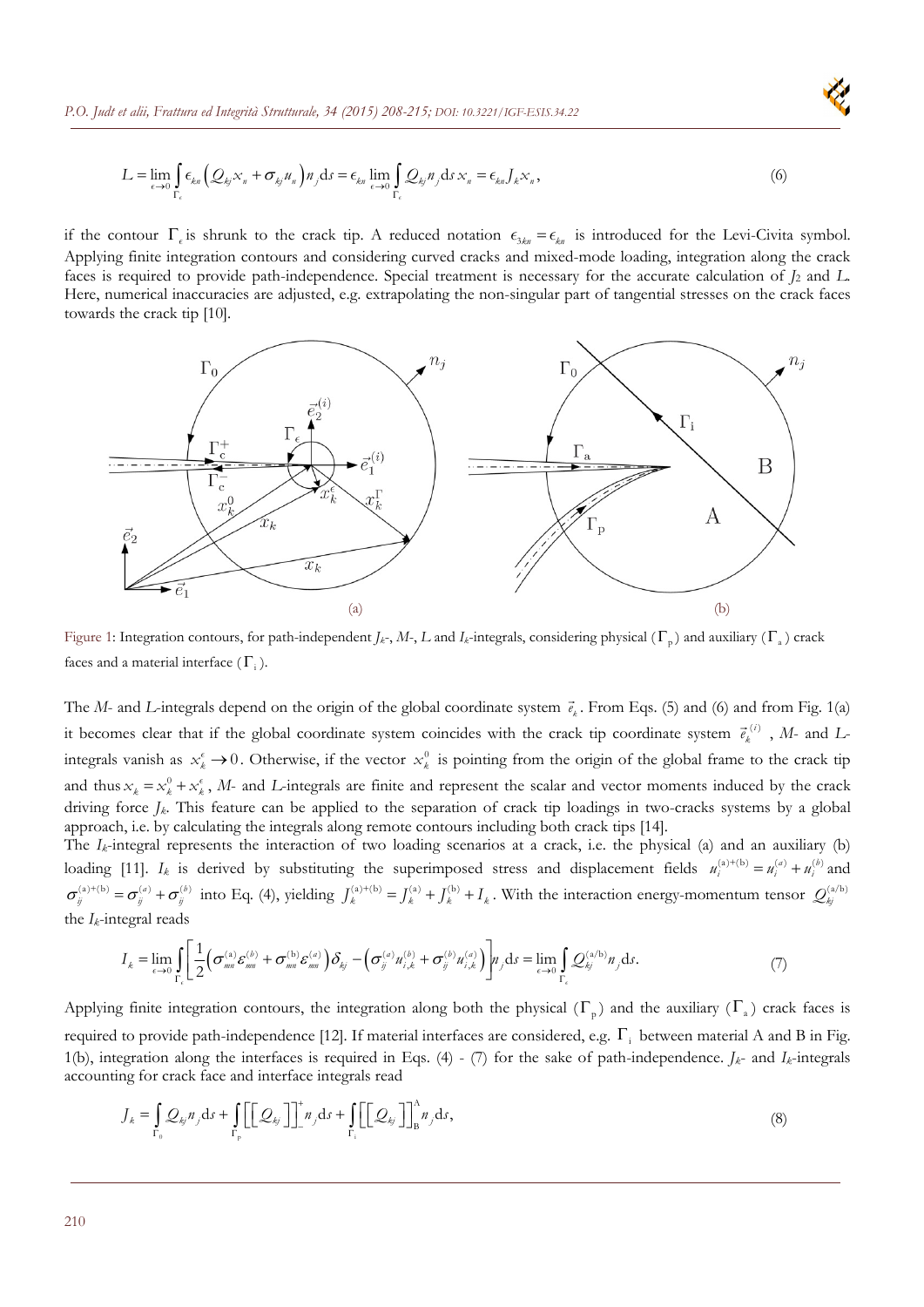

$$
I_{k} = \int_{\Gamma_{0}} Q_{kj}^{(a/b)} n_{j} \mathrm{d}s + \int_{\Gamma_{p}} \left[ \left[ \mathcal{Q}_{kj}^{(a/b)} \right] \right]_{-}^{+} n_{j} \mathrm{d}s + \int_{\Gamma_{a}} \left[ \left[ \mathcal{Q}_{kj}^{(a/b)} \right] \right]_{-}^{+} n_{j} \mathrm{d}s + \int_{\Gamma_{i}} \left[ \left[ \mathcal{Q}_{kj}^{(a/b)} \right] \right]_{B}^{A} n_{j} \mathrm{d}s, \tag{9}
$$

and  $\left[\begin{bmatrix} \mathcal{Q}_{kj}\end{bmatrix}\right]$  denotes the jump of the energy-momentum tensor across crack faces and interfaces. A local coordinate system  $\vec{e}_k^*$  is introduced, with  $\vec{e}_1^*$  pointing into the tangential direction of the interface. The stress vector  $t_i$  and the tangential derivatives of displacements  $u_{i,1}$  are continuous at the interface. The integrand related to the  $J_k$ -integral reads

$$
\left[\left[\mathcal{Q}_{2j}\right]\right]_{B}^{\Lambda}n_{j} = -\frac{1}{2}\left[\left(\sigma_{11}^{(\Lambda)} - \sigma_{11}^{(\text{B})}\right)u_{1,1}^{(\text{AB})} - \sigma_{12}^{(\text{AB})}\left(u_{1,2}^{(\Lambda)} - u_{1,2}^{(\text{B})}\right) - \sigma_{22}^{(\text{AB})}\left(u_{2,2}^{(\Lambda)} - u_{2,2}^{(\text{B})}\right)\right],\tag{10}
$$

with (AB) denoting values that are continuous across the material interfaces. The additional integrand related to the *Ik*integral reads

$$
\left[\left[\mathcal{Q}_{2j}^{(a/b)}\right]\right]_{B}^{A} n_{j} = -\left[\left(\sigma_{11}^{(b,A)} - \sigma_{11}^{(b,B)}\right)u_{1,1}^{(a,AB)} - \sigma_{12}^{(a,AB)}\left(u_{1,2}^{(b,A)} - u_{1,2}^{(b,B)}\right) - \sigma_{22}^{(a,AB)}\left(u_{2,2}^{(b,A)} - u_{2,2}^{(b,B)}\right)\right].
$$
\n(11)

Bearing in mind that the auxiliary fields do not have to exhibit an interface, an appropriate choice is  $(b, A) = (b, B)$ , providing  $\left[\left[\mathcal{Q}_{2j}^{(a/b)}\right]\right]_B^A n_j = 0$ . Therefore, according to Yu et al. [18], the integration along the interface should be superfluous. Our investigations reveal, however, that the integral along the interface according to Eq. (9) must not be neglected. Path-independence is investigated at a model with a straight slant crack, hole and interface as presented by Judt and Ricoeur [19], where the values *J*2 were obtained without special treatment of the crack face integrals [10] thus being inaccurate. The *Jk*- and *Ik*-integrals along small circular contours enclosing the crack tip (denoted as local) are compared to the values obtained by the approach as presented in this section according to Eqs. (8) and (9) (denoted as global). Furthermore, SIF are calculated for a comparison of *Jk*- and *Ik*-integrals. Three different choices of the auxiliary fields are considered in the region B (see Fig. 1(b)):

a) the auxiliary fields are chosen according to the material constants in B, respectively;

- b) the auxiliary fields are chosen according to the material constants in A and the integration along the interface is neglected in Eq. (9);
- c) the auxiliary fields are chosen according to the material constants in A and the *Ik*-integral is calculated according to Eq. (9).

| Method                                            | $J_1$ or $I_1 / (N/mm)$ | $J_2$ or $I_2 / (N/mm)$ | $K_I / MPa \sqrt{mm}$ | $K_{II}$ / MPa $\sqrt{mm}$ |
|---------------------------------------------------|-------------------------|-------------------------|-----------------------|----------------------------|
| $J_k$ local                                       | 0.05721                 | $-0.03304$              | 104.46                | 33.21                      |
| $J_k$ global                                      | 0.05731                 | $-0.03301$              | 104.58                | 33.15                      |
| $I_k$ local                                       | 0.0009954               | $-0.0003162$            | 104.52                | 33.21                      |
| $I_k$ global (a)                                  | 0.0009948               | $-0.0003168$            | 104.46                | 33.27                      |
| $I_k$ global $\left(\overline{\mathbf{b}}\right)$ | 0.0008242               | $-0.0004517$            | 86.54                 | 47.43                      |
| $I_k$ global $\binom{C}{k}$                       | 0.0009725               | $-0.0003119$            | 102.12                | 32.75                      |

Table 1: Numerical values of local and global  $J_k$ - and  $I_k$ -integrals and SIF, three different choices of the auxiliary fields  $\mathbf{a} - \mathbf{c}$ .

From the results in Tab. 1 it is obvious that path-independence is only retained considering interface integrals. Nevertheless, values for the non-physical choice of the auxiliary fields differ slightly from those of the physically motivated choice with dissimilar elastic constants in A and B.

## **ANISOTROPY IN ELASTIC PROPERTIES AND FRACTURE TOUGHNESS**

he extrusion, drawing or rolling process applied to wrought metal products, in general yields a specified geometric orientation of the microstructure (texture) and thus of the material's mechanical properties. The  $J_k$ -integral according to Eq. (8) may be applied straight forwardly to anisotropic elastic material [15]. As the near-tip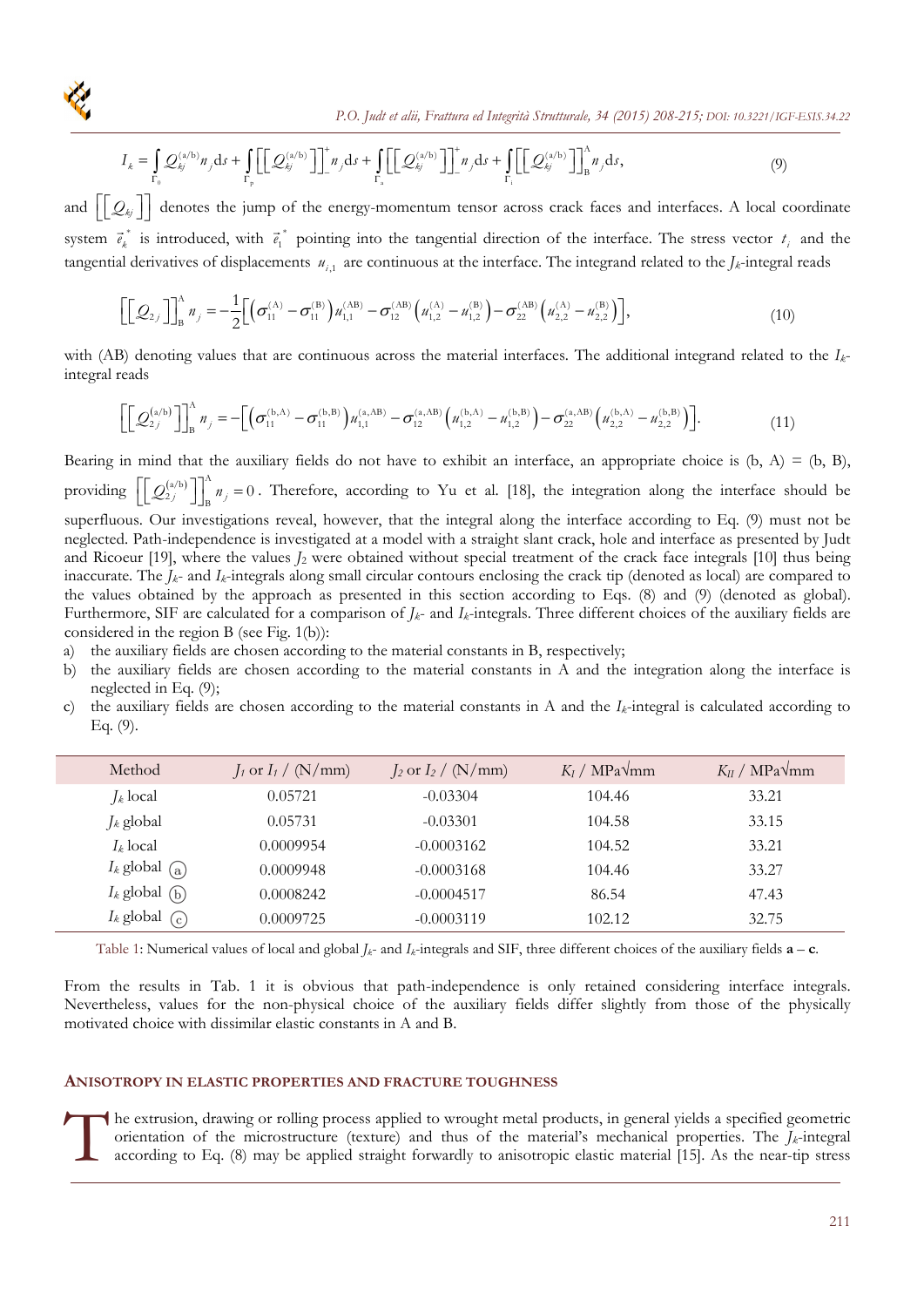

and displacement fields differ from the isotropic case, the relation between  $J_k$ -integral and SIF must be adapted. Furthermore, due to the rolling process, anisotropic fracture toughness is observed. In plates of Al-7075-T651, the crack resistance in the rolling direction (RD) is smaller than in the transverse direction (TD),  $G_c^{RD} < G_c^{TD}$ , thus depending on the global angle α. The crack resistance anisotropy is accounted for in the fracture criterion by introducing an elliptic interpolation function  $G_c(\alpha)$ . The ERR is the projection of the *J<sub>k</sub>*-vector onto the crack growth direction and thus can be written as a function of α. Finally, the maximum value of the ratio  $G_R = G(\alpha) / G(\alpha)$  provides the crack deflection angle. In rolled plates of Al-7075-T651, the anisotropy of the crack resistance is measured by standard CT tests providing  $G_c^{\text{RD}} = 9.0 \text{ N/mm}$  and  $G_c^{\text{TD}} = 11.4 \text{ N/mm}$ . The ratio of fracture toughness anisotropy, i.e.  $\chi = \sqrt{G_c^{\text{TD}}/G_c^{\text{RD}}} = 1.12$  for this material, is an important parameter of the model and must be considered for the correct prediction of crack paths [16].

#### **CRACK PATH PREDICTION**

he presented model is applied for the prediction of crack paths at specimens with material interfaces. The specimen is cut from a rolled plate of aluminum alloy Al-7075-T651 (Young's modulus *E* = 72000MPa, Poisson's ratio  $v = 0.3$ ) and exhibits a circular hole. The incipient crack, exhibiting a length of  $a_0 = 13.5$ mm, is aligned **Parallel to the TD. A cylindrical steel core (steel 9S20K, Young's modulus** *E* **= 210000MPa, Poisson's parallel to the TD. A cylindrical steel core (steel 9S20K, Young's modulus** *E* **= 210000MPa, Poisson's ratio ν = 0.3)** grouted into the hole leading to an initial stress distribution at the interface region, see Fig. 2(b). The hole's diameter is d  $= 22$ mm and the diameter of the steel core is slightly larger. The clamping of the steel core leads to an initial stress distribution at the interface region. The calculation procedure involves an intelligent remeshing algorithm refining the mesh at the crack faces and tip, and a repeated incremental extension of the crack. The crack extension parameter is chosen  $\Delta a = 0.5$  mm. A numerical loading analysis is performed applying remote integration contours according to Section 2, providing the *J<sub>k</sub>*-integral after each crack extension step. The crack deflection angle is calculated according to Section 3. Further details are presented in [16]. Three configurations of the model with different boundary conditions at the hole are investigated in the simulation and compared with the experiment. In configuration **1** the phase B is just air, the hole representing a free boundary. The configuration **2** considers the material B to be a steel core which is perfectly bonded to the aluminum specimen. In the configuration **3** the material B also represents a steel core, which is grouted into the hole allowing for a separation of the materials A and B. To provide path independence of the  $J_k$ -integral, the integration along the hole  $\Gamma_h$  is considered, see Fig. 2(b). The calculated crack paths reveal that the impressed steel core, according to configuration **3**, attracts the crack even stronger than solely a hole with free surfaces (configuration **1**). In contrast to configuration **3** a perfectly bonded steel core induces the crack to veer away from the core. Similar results as observed at configuration **2** have been reported by Patton and Santare [20], Bouchard et al. [21] and Nielsen et al. [22]. The crack path obtained from the experiment, where the boundary conditions of configuration **3** are met, is in very good agreement with the numerically predicted path. At the beginning, the crack veers away from the steel core and is then strongly attracted finally ending in the hole.



Figure 2: (a) Comparison of experimental and numerically predicted crack paths for three different model configurations, (b) aluminum alloy specimen with hole and cylindrical steel core, incipient crack length  $a_0$  and loading  $p_0$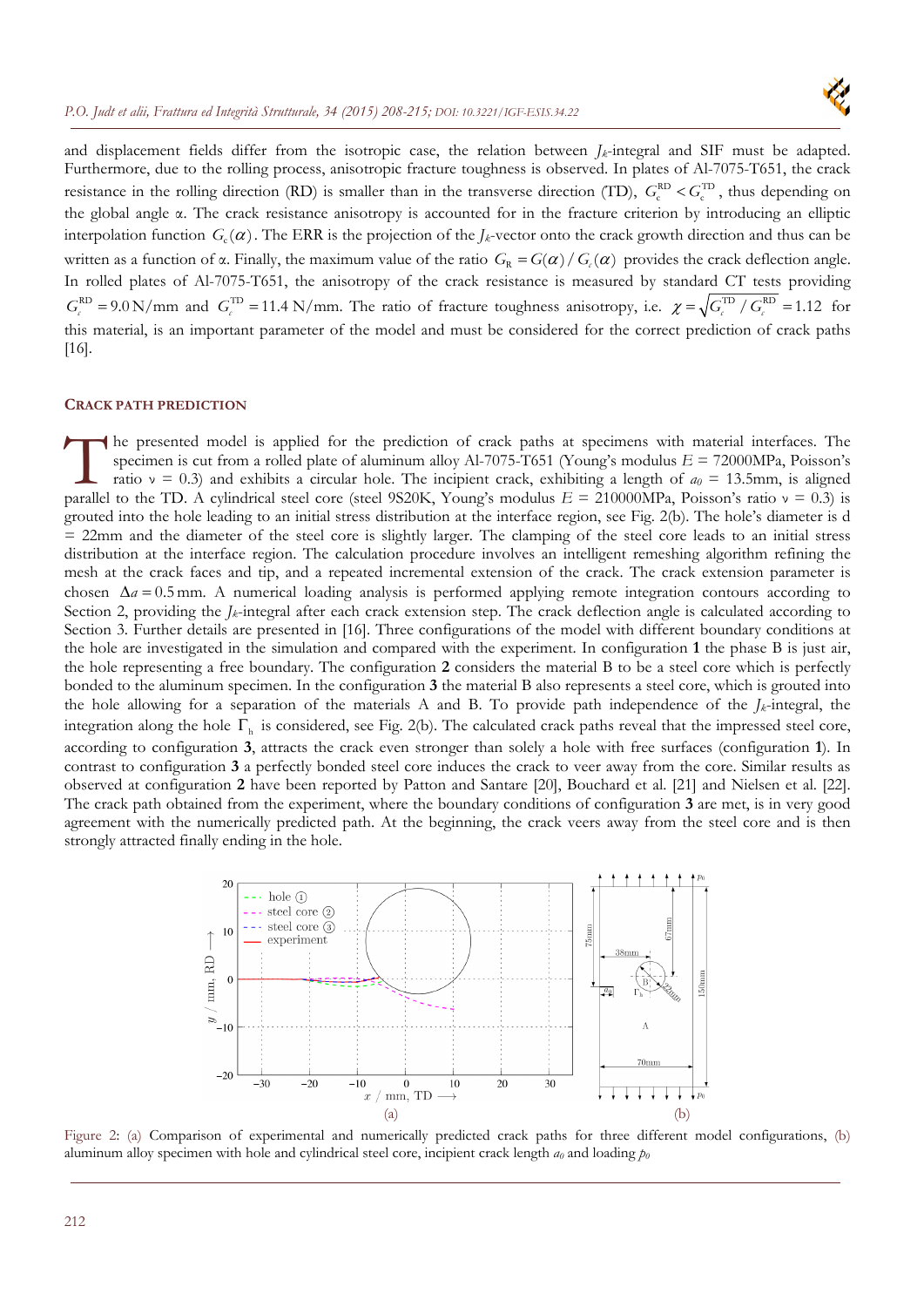

#### **APPLICATION OF M- AND L-INTEGRALS TO CRACK TIP PLASTIC ZONES**

he concept of the configurational forces signifies their vanishing in a defect-free body. Within the framework of the FE-method, however, it is observed that, depending on the applied mesh, configurational forces arise though no defects are existent [23]. This phenomenon may be used for the adaption of FE meshes in terms of vanishing The concept of the configurational forces signifies their vanishing in a defect-free body. Within the framework of the FE-method, however, it is observed that, depending on the applied mesh, configurational forces arise th that these configurational forces depend on the mesh and the loading. However, configurational forces in an homogeneous body are small compared to those resulting from defects.



Figure 3: (a) Integration contour  $\Gamma_0$  and  $\Gamma_c$  enclosing the crack tip and the plastic zone, material forces  $F_k^{(n)}$  and the crack driving force  $J_k$ , (b) shapes of crack tip plastic zones in normalized depiction  $r_p(\varphi)/r_p^{\max}$  from the von Mises yield criterion.

 A new application of the configurational forces approach is the separation of the crack driving force and the forces acting at a plastic deformation  $F_k^{(n)}$ , see Fig. 3(a). Evaluating the *M*- and *L*-integrals at remote integration contours e.g. along the external boundaries of the model, as presented in Section 2, the contribution of configurational forces in the crack tip plastic zone in general is implicitly included in the result. In contrast to a global approach of the *Jk*-integral, always providing the sum of all configurational forces including  $J_k$  and  $F_k^{(n)}$ , the global approaches of *M*- and *L*-integrals exclusively represent the contribution of the material forces in the plastic zone, if the origin of the global coordinate system is the crack tip. In that case the crack driving force  $I_k$  has no contribution to M or L.

The model of a double cantilever beam (DCB) specimen with different loading conditions is investigated, see Fig. 4(a), including a single mode-I ( $F_1 = F_2 = F$ ), a single mode-II ( $F_1 = -F_2 = 0.5F$ ) and a plane mixed-mode loading with mixed mode ratio β =  $K_{II}/K_I$  = -2/3 ( $F_1$  =  $F_1$ ,  $F_2$  = 0). The material model is that of an idealized linear elastic-perfectly plastic behavior with tensile yield strength  $\sigma_y = 462 MPa$ . A first approximation of the plastic zone  $r_p(\phi)$  is obtained by substituting the closed-form representation of the asymptotic crack tip field into the von Mises yield criterion for the investigated mode cases, leading to the normalized shapes depicted in Fig. 3(b). With this, the extension of the plastic zone rp along the ligament is calculated according to

$$
d_{\rm p} = \frac{K_{\rm I}^2 + 3K_{\rm II}^2}{2\pi\sigma_{\rm v}^2},\tag{12}
$$

being a simplified measure for the size of the crack tip plastic zone.

The global *M*- and *L*-integrals are calculated for an increasing load. The calculated values *M*pl and *L*pl must be corrected considering the initial configurational forces resulting from mesh and external loading. The correction terms are obtained from the global *M*- and *L*-integrals at the linear-elastic regime, and thus  $\overline{M} = M^{pl} - M^{el}$  and  $\overline{L} = L^{pl} - L^{el}$ . In Fig. 4(b)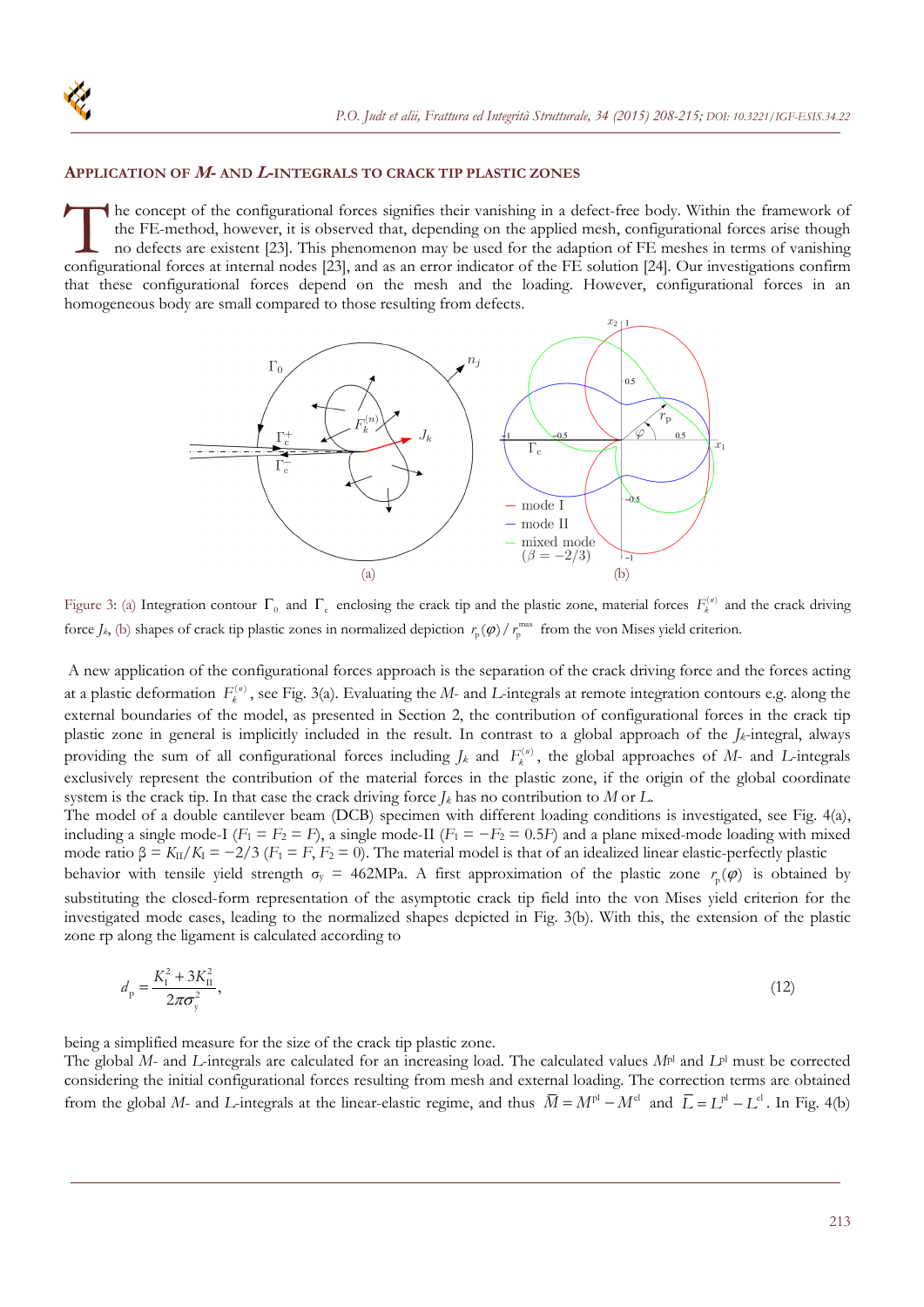similar manner as the separation of the *Jk*-integrals of two interacting cracks [14].



corrected  $\overline{M}$  - and  $\overline{L}$  -integrals are plotted vs. the simplified theoretical size of the plastic zone according to Eq. (12). The values are normalized with respect to the maximum values  $\bar{M}^{\text{max}} = 288 \text{ N}$  and  $r_p^{\text{max}} = 4.4 \text{ mm}$  of the mode-I loading case. In Fig. 4(b) it is obvious that the *M*-integral increases as the region of the plastic deformation around the crack increases. The mixed-mode crack opening provides negligible values in  $\overline{L}$  compared to  $\overline{M}$  which even remain zero for the mode-I and mode-II crack openings. Nevertheless, the *L*-integral may serve as an additional condition describing the distribution of the material forces in the plastically deformed region. These first results seem promising with respect to a new

application of the *M*- and *L*-integrals, separating the crack driving force and the plastic deformation driving forces in a

 $0.1$  $M$  mode- $0.9$ 0.08  $M$  mode-II  $M$  mode-11<br> $M$  mixed-mode<br> $L$  mode-I  $120 \text{mm}$  $0.8$  $0.06$  $_{\rm mode-II}$  $0.7$ 0.04  $\bar{M}/\bar{M}$  max  $L$  mixed-mode  $0.6$ 0.02  $\overline{a}$  $0.5$  $\theta$  $0.4$  $-0.02$  $0.3$  $-0.04$  $40mm$  $0.2$  $-0.06$  $0<sub>1</sub>$  $-0.08$  $\Omega$  $-0.1$  $\Omega$ 0.1 0.2 0.3 0.4 0.5 0.6 0.7 0.8 0.9  $\overline{1}$  $F<sub>2</sub>$  $r_{\rm p}/r_{\rm p}^{\rm n}$  $(a)$  (b)

Figure 4: (a) DCB specimen with applied loads *F*1 and *F*2 and crack length a = 40mm, (b) normalized global *M*- and *L*-integrals with a linear elastic-perfectly plastic material model vs. the normalized plastic zone size  $r_p / r_p^{max}$  from Eq. (12).

## **CLOSURE**

ath-independent integrals are introduced applying remote integration contours along the external boundaries of the model. This global approach is beneficial compared to a local approach, where small integration contours around the crack tip are applied, as no special requirements regarding the crack tip meshing have to be considered and ath-independent integrals are introduced applying remote integration contours along the external boundaries of the model. This global approach is beneficial compared to a local approach, where small integration contours ar and internal boundaries are calculated providing path-independence. It is emphasized, that the integration along material interfaces is important for both, the *Jk*- and *Ik*-integral for the accurate calculation of the crack tip loading. Crack paths at material interfaces are predicted accurately and compared to experimental findings. Next to the fracture toughness anisotropy, the boundary conditions at a material interface have a strong impact on crack paths. Based on global *M*- and *L*-integrals, a new approach for the separation of the crack driving force and forces inducing plastic deformation at the crack tip is motivated.

#### **ACKNOWLEDGEMENT**

he authors would like to acknowledge the financial support of the "Landes-Offensive zur Entwicklung Wissenschaftlich-ökonomischer Exzellenz (LOEWE)" Research Funding Program "Safer Materials". T<sup>he</sup>

#### **REFERENCES**

[1] Eshelby, J.D., The force on an elastic singularity. Phil. Trans. A, 244 (1951) 87-112.